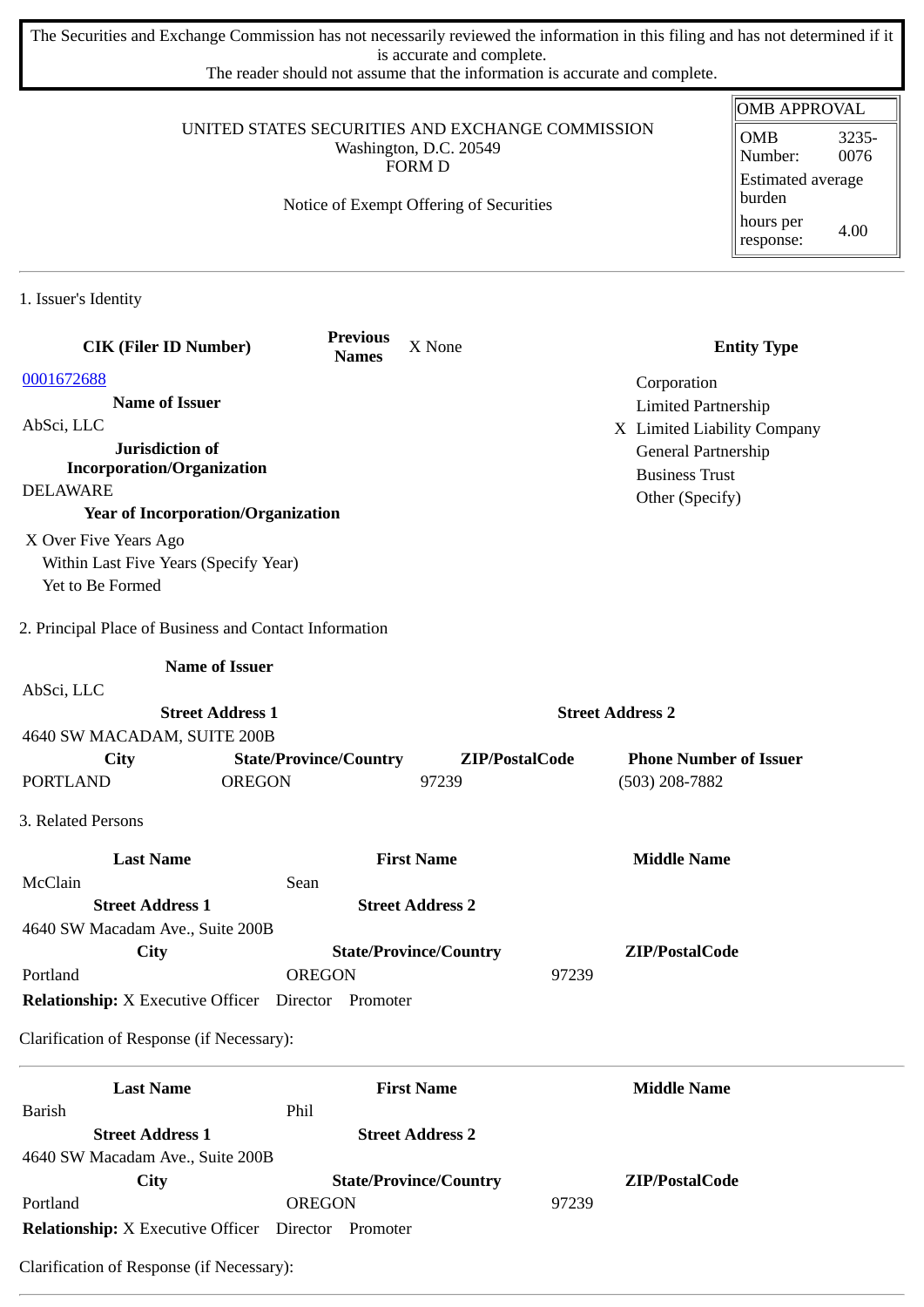| <b>Last Name</b>                                            | <b>First Name</b>             | <b>Middle Name</b>  |
|-------------------------------------------------------------|-------------------------------|---------------------|
| Jonasson                                                    | Zach                          |                     |
| <b>Street Address 1</b><br>4640 SW Macadam Ave., Suite 200B | <b>Street Address 2</b>       |                     |
| City                                                        | <b>State/Province/Country</b> | ZIP/PostalCode      |
| Portland                                                    | <b>OREGON</b>                 | 97239               |
| Relationship: Executive Officer X Director Promoter         |                               |                     |
| Clarification of Response (if Necessary):                   |                               |                     |
| <b>Last Name</b>                                            | <b>First Name</b>             | <b>Middle Name</b>  |
| Lawlis                                                      | <b>Bryan</b>                  |                     |
| <b>Street Address 1</b>                                     | <b>Street Address 2</b>       |                     |
| 43301 Covelo Road                                           |                               |                     |
| City                                                        | <b>State/Province/Country</b> | ZIP/PostalCode      |
| Willits                                                     | <b>CALIFORNIA</b>             | 95490               |
| <b>Relationship:</b> Executive Officer X Director Promoter  |                               |                     |
| Clarification of Response (if Necessary):                   |                               |                     |
| <b>Last Name</b>                                            | <b>First Name</b>             | <b>Middle Name</b>  |
| Gold                                                        | Daniel                        |                     |
| <b>Street Address 1</b>                                     | <b>Street Address 2</b>       |                     |
| 3223 Santiago Street<br>City                                | <b>State/Province/Country</b> | ZIP/PostalCode      |
| San Francisco                                               | <b>CALIFORNIA</b>             | 94116               |
| Relationship: Executive Officer X Director Promoter         |                               |                     |
| Clarification of Response (if Necessary):                   |                               |                     |
| 4. Industry Group                                           |                               |                     |
| Agriculture                                                 | <b>Health Care</b>            | Retailing           |
| <b>Banking &amp; Financial Services</b>                     | X Biotechnology               |                     |
| <b>Commercial Banking</b>                                   | <b>Health Insurance</b>       | Restaurants         |
| Insurance                                                   |                               | Technology          |
| Investing                                                   | Hospitals & Physicians        | Computers           |
| <b>Investment Banking</b>                                   | Pharmaceuticals               | Telecommunications  |
| Pooled Investment Fund                                      | Other Health Care             | Other Technology    |
| Is the issuer registered as                                 | Manufacturing                 | Travel              |
| an investment company under                                 | <b>Real Estate</b>            | Airlines & Airports |

an investment company under the Investment Company Act of 1940? Yes No Other Banking & Financial Services Business Services

 Airlines & Airports Lodging & Conventions Tourism & Travel Services Other Travel

**Other** 

 Commercial Construction

Residential

REITS & Finance

Other Real Estate

 Coal Mining Electric Utilities

Energy

Energy Conservation

Environmental Services

Oil & Gas

Other Energy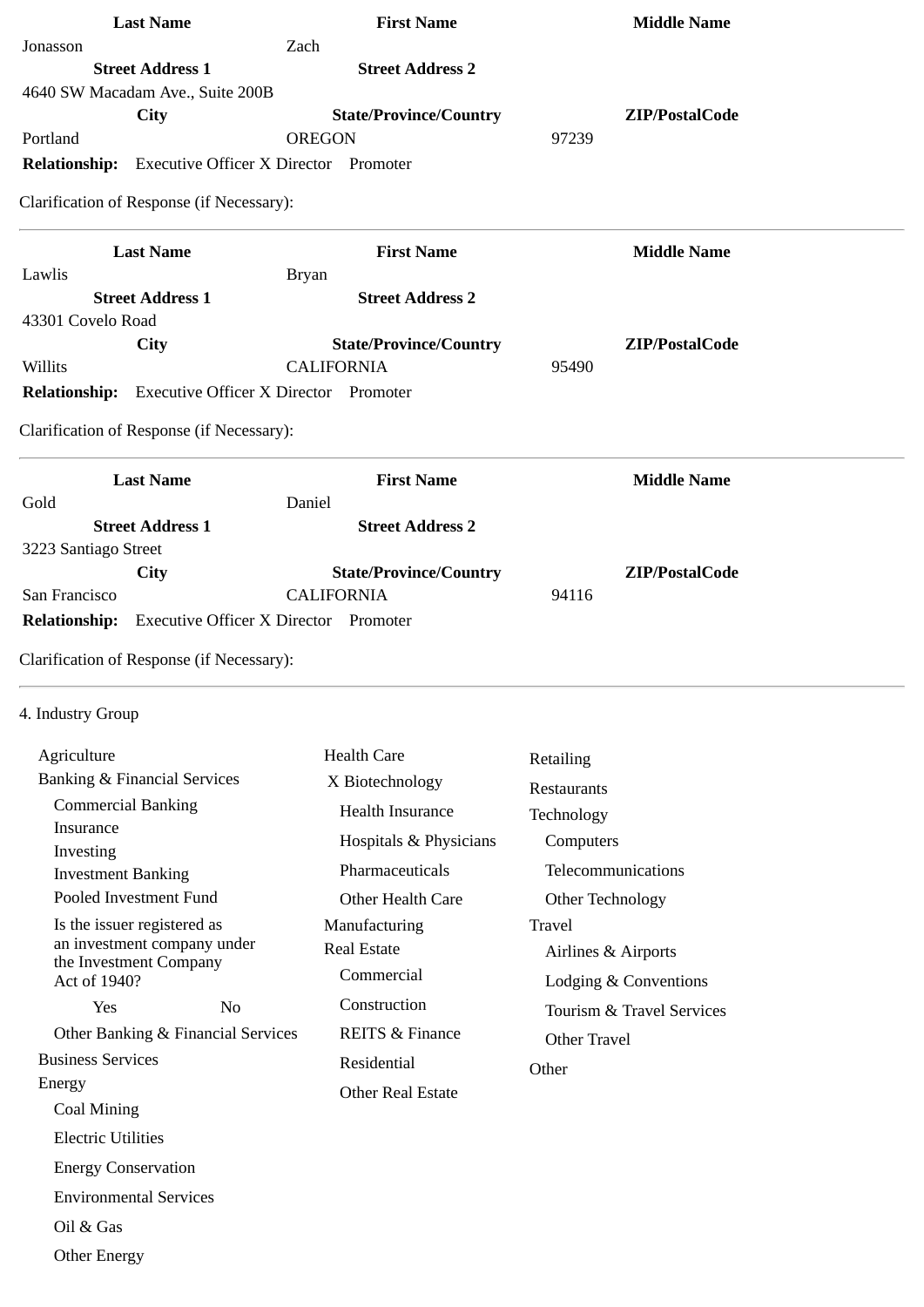## 5. Issuer Size

| <b>Revenue Range</b>             | <b>OR</b> | <b>Aggregate Net Asset Value Range</b> |
|----------------------------------|-----------|----------------------------------------|
| No Revenues                      |           | No Aggregate Net Asset Value           |
| $X$ \$1 - \$1,000,000            |           | $$1 - $5,000,000$                      |
| $$1,000,001 - $5,000,000$        |           | \$5,000,001 - \$25,000,000             |
| $$5,000,001 -$<br>\$25,000,000   |           | $$25,000,001 - $50,000,000$            |
| $$25,000,001 -$<br>\$100,000,000 |           | \$50,000,001 - \$100,000,000           |
| Over \$100,000,000               |           | Over \$100,000,000                     |
| Decline to Disclose              |           | Decline to Disclose                    |
| Not Applicable                   |           | Not Applicable                         |

6. Federal Exemption(s) and Exclusion(s) Claimed (select all that apply)

|                                                 | Investment Company Act Section 3(c) |                    |  |
|-------------------------------------------------|-------------------------------------|--------------------|--|
| Rule $504(b)(1)$ (not (i), (ii) or (iii))       | Section $3(c)(1)$                   | Section $3(c)(9)$  |  |
| Rule 504 (b) $(1)(i)$<br>Rule 504 (b) $(1)(ii)$ | Section $3(c)(2)$                   | Section $3(c)(10)$ |  |
| Rule 504 (b) $(1)(iii)$                         | Section $3(c)(3)$                   | Section $3(c)(11)$ |  |
| Rule 505                                        | Section $3(c)(4)$                   | Section $3(c)(12)$ |  |
| $X$ Rule 506(b)<br>Rule $506(c)$                | Section $3(c)(5)$                   | Section $3(c)(13)$ |  |
| Securities Act Section 4(a)(5)                  | Section $3(c)(6)$                   | Section $3(c)(14)$ |  |
|                                                 | Section $3(c)(7)$                   |                    |  |

- 7. Type of Filing
- X New Notice Date of First Sale 2016-04-06 First Sale Yet to Occur Amendment
- 8. Duration of Offering

Does the Issuer intend this offering to last more than one year? Yes X No

9. Type(s) of Securities Offered (select all that apply)

| X Equity                                                                                       | Pooled Investment Fund Interests   |
|------------------------------------------------------------------------------------------------|------------------------------------|
| Debt                                                                                           | Tenant-in-Common Securities        |
| Option, Warrant or Other Right to Acquire Another Security                                     | <b>Mineral Property Securities</b> |
| Security to be Acquired Upon Exercise of Option, Warrant or<br>Other Right to Acquire Security | Other (describe)                   |

10. Business Combination Transaction

Is this offering being made in connection with a business combination transaction, such as is this oriening being made in connection with a business combination transaction, such as  $Y$ es X No a merger, acquisition or exchange offer?

Clarification of Response (if Necessary):

11. Minimum Investment

Minimum investment accepted from any outside investor \$10,000 USD

12. Sales Compensation

Recipient Recipient CRD Number X None (Associated) Broker or Dealer X None (Associated) Broker or Dealer CRD Number X None **Street Address 1 Street Address 2**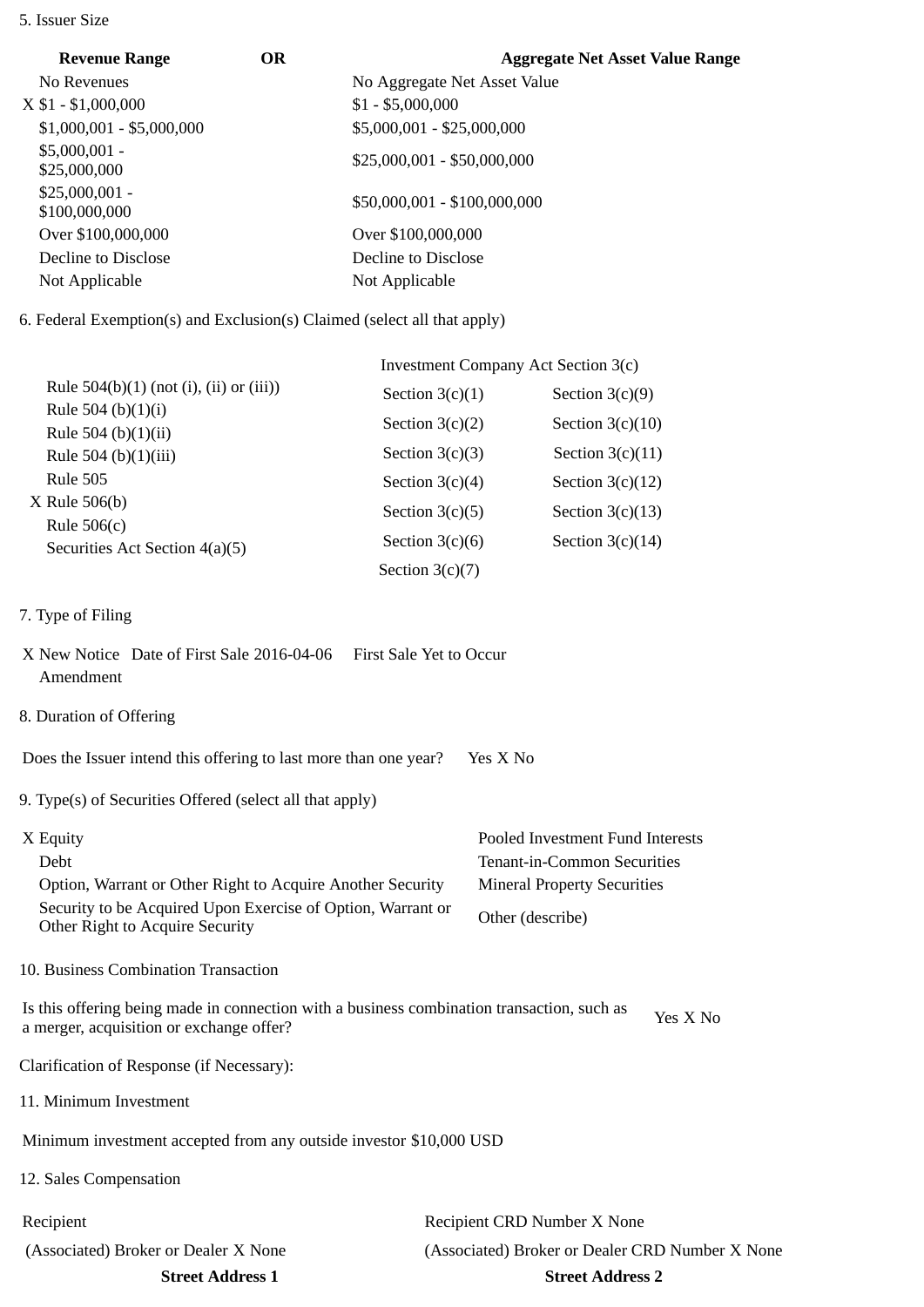13. Offering and Sales Amounts

| <b>Total Offering Amount</b>                             | \$6,000,000 USD or Indefinite |  |
|----------------------------------------------------------|-------------------------------|--|
| <b>Total Amount Sold</b>                                 | \$3,661,572 USD               |  |
| Total Remaining to be Sold \$2,338,428 USD or Indefinite |                               |  |

Clarification of Response (if Necessary):

14. Investors

Select if securities in the offering have been or may be sold to persons who do not qualify as accredited investors, and enter the number of such non-accredited investors who already have invested in the offering. Regardless of whether securities in the offering have been or may be sold to persons who do not qualify as

accredited investors, enter the total number of investors who already have invested in the offering:

15. Sales Commissions & Finder's Fees Expenses

Provide separately the amounts of sales commissions and finders fees expenses, if any. If the amount of an expenditure is not known, provide an estimate and check the box next to the amount.

| <b>Sales Commissions</b> | \$0 USD Estimate |
|--------------------------|------------------|
| Finders' Fees            | \$0 USD Estimate |

Clarification of Response (if Necessary):

16. Use of Proceeds

Provide the amount of the gross proceeds of the offering that has been or is proposed to be used for payments to any of the persons required to be named as executive officers, directors or promoters in response to Item 3 above. If the amount is unknown, provide an estimate and check the box next to the amount.

\$325,000 USD X Estimate

Clarification of Response (if Necessary):

Signature and Submission

Please verify the information you have entered and review the Terms of Submission below before signing and clicking SUBMIT below to file this notice.

## Terms of Submission

In submitting this notice, each issuer named above is:

- Notifying the SEC and/or each State in which this notice is filed of the offering of securities described and undertaking to furnish them, upon written request, in the accordance with applicable law, the information furnished to offerees.\*
- Irrevocably appointing each of the Secretary of the SEC and, the Securities Administrator or other legally designated officer of the State in which the issuer maintains its principal place of business and any State in which this notice is filed, as its agents for service of process, and agreeing that these persons may accept service on its behalf, of any notice, process or pleading, and further agreeing that such service may be made by registered or certified mail, in any Federal or state action, administrative proceeding, or arbitration brought against the issuer in any place subject to the jurisdiction of the United States, if the action, proceeding or arbitration (a) arises out of any activity in connection with the offering of securities that is the subject of this notice, and (b) is founded, directly or indirectly, upon the provisions of: (i) the Securities Act of 1933, the Securities Exchange Act of 1934, the Trust Indenture Act of 1939, the Investment Company Act of 1940, or the Investment Advisers Act of 1940, or any rule or regulation under any of these statutes, or (ii) the laws of the State in which the issuer maintains its principal place of business or any State in which this notice is filed.
- Certifying that, if the issuer is claiming a Regulation D exemption for the offering, the issuer is not disqualified from relying on Regulation D for one of the reasons stated in Rule 505(b)(2)(iii) or Rule 506(d).

 $\overline{12}$